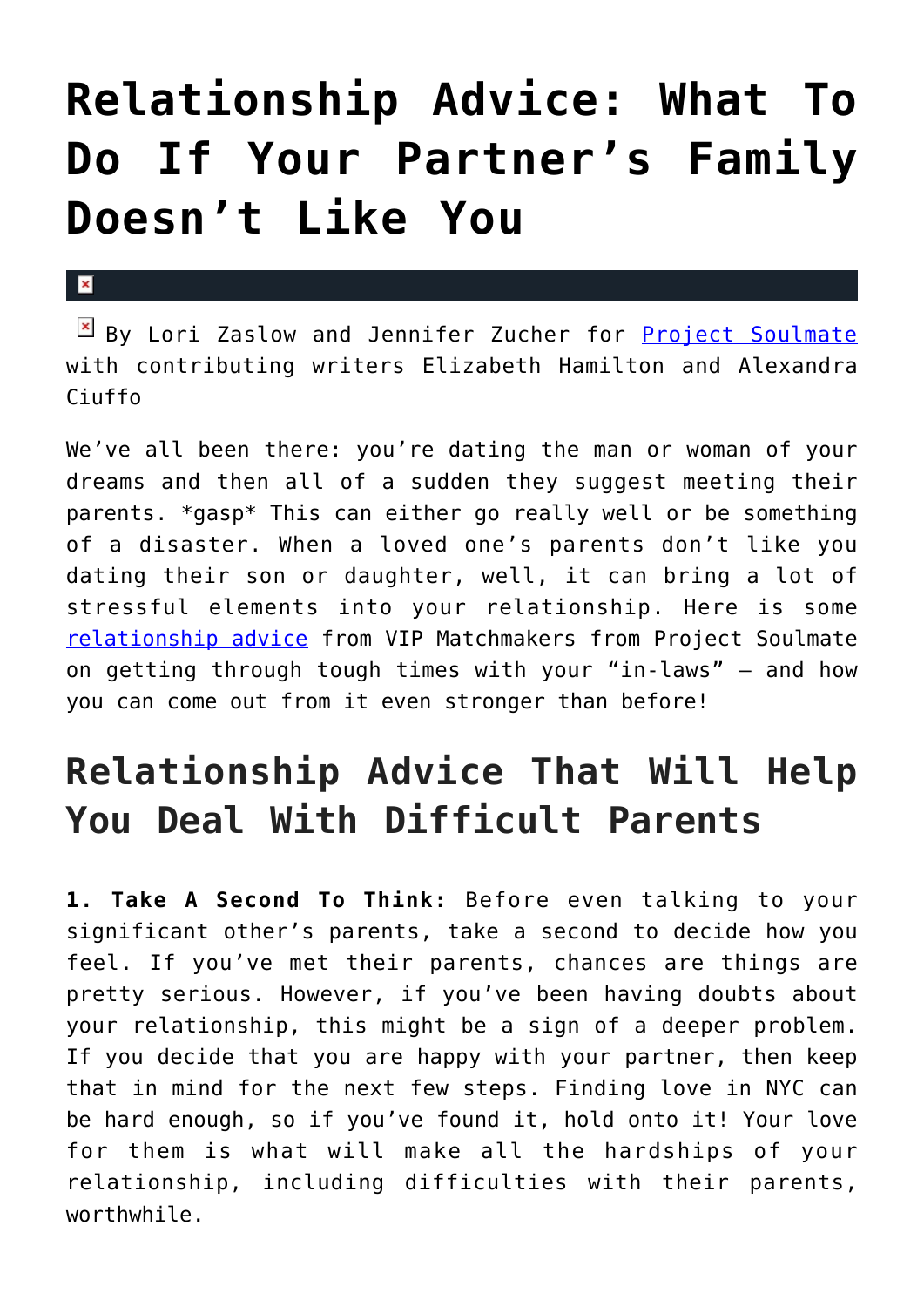**2. Talk To Your Partner:** Once you've thought about your feelings, bring them up to your partner. Getting this awful feeling off your chest will ease your relationship and will open up true honesty between the both of you. By talking to your partner, it will give both of you the opportunity to express your true feelings and see what the next steps should be. Tell them how you feel and ask them to do the same. Chances are they may have noticed their parents behavior too! They might even have insight to help you improve your relationship with their parents. Keep in mind that they may need some time to think about what's going on, especially if they weren't aware of [relationship problems](http://cupidspulse.com/relationship-experts/) in the first place.

**Related Link:** [Relationship Advice: How to Handle Your](http://cupidspulse.com/117332/relationship-advice-handle-significant-others-family/) [Significant Other's Family](http://cupidspulse.com/117332/relationship-advice-handle-significant-others-family/)

**3. Talk To Their Parents:** Once you've talked to your partner, the two of you should take the discussion to their parents. A laid-back and open talk gives you and your significant other and their parents an opportunity to express and understand each other's feelings with compassion. Here's helpful relationship advice that will help you move forward during this talk:

- Start off by telling your S/O's parents what you've noticed tension and how it makes you feel. Focus on yourself. Remember those "I" statements you had to learn in middle school? Bring those back. Tap into your own emotions and avoid blaming them.
- Come together as a united front. Make sure the parents know that you and your S/O have talked about this and are on the same page. Have each other's backs, and support each other during the discussion.
- Listen to what their parents have to say. Maybe this whole thing has been a misunderstanding. Or maybe something you said when you first met your S/O's parents left a bad taste in their mouth and they didn't know how